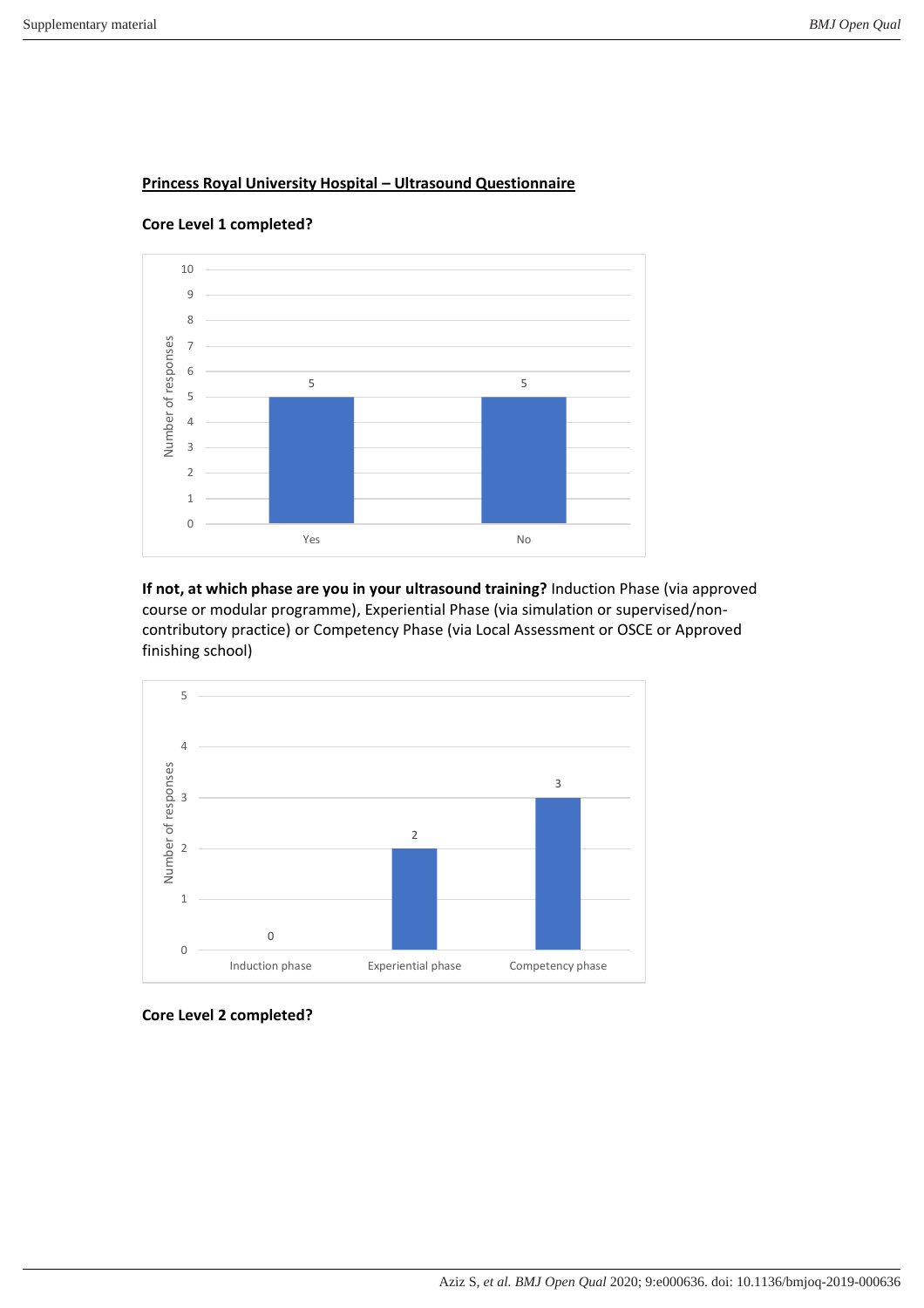

**How often do you use the following ultrasound exams?** Daily, Weekly, Monthly, Rarely or Never

|                         | <b>Daily</b> | Weekly | <b>Monthly</b> | Rarely | <b>Never</b> | No response |
|-------------------------|--------------|--------|----------------|--------|--------------|-------------|
| <b>FAST/eFAST</b>       |              |        |                |        |              |             |
| <b>Abdominal aortic</b> |              |        |                |        | υ            |             |
| aneurysm (AAA)          |              |        |                |        |              |             |
| <b>Shock</b>            |              | 4      |                |        | υ            |             |
| <b>ECHO</b>             |              |        |                |        |              |             |

**How often do you document your ultrasound exams in the patient's notes for the following exams? (Every time = 100%, never = 0%)** 



**How often do you keep a portfolio or log of your ultrasound exams (Every time = 100%, never = 0%)**